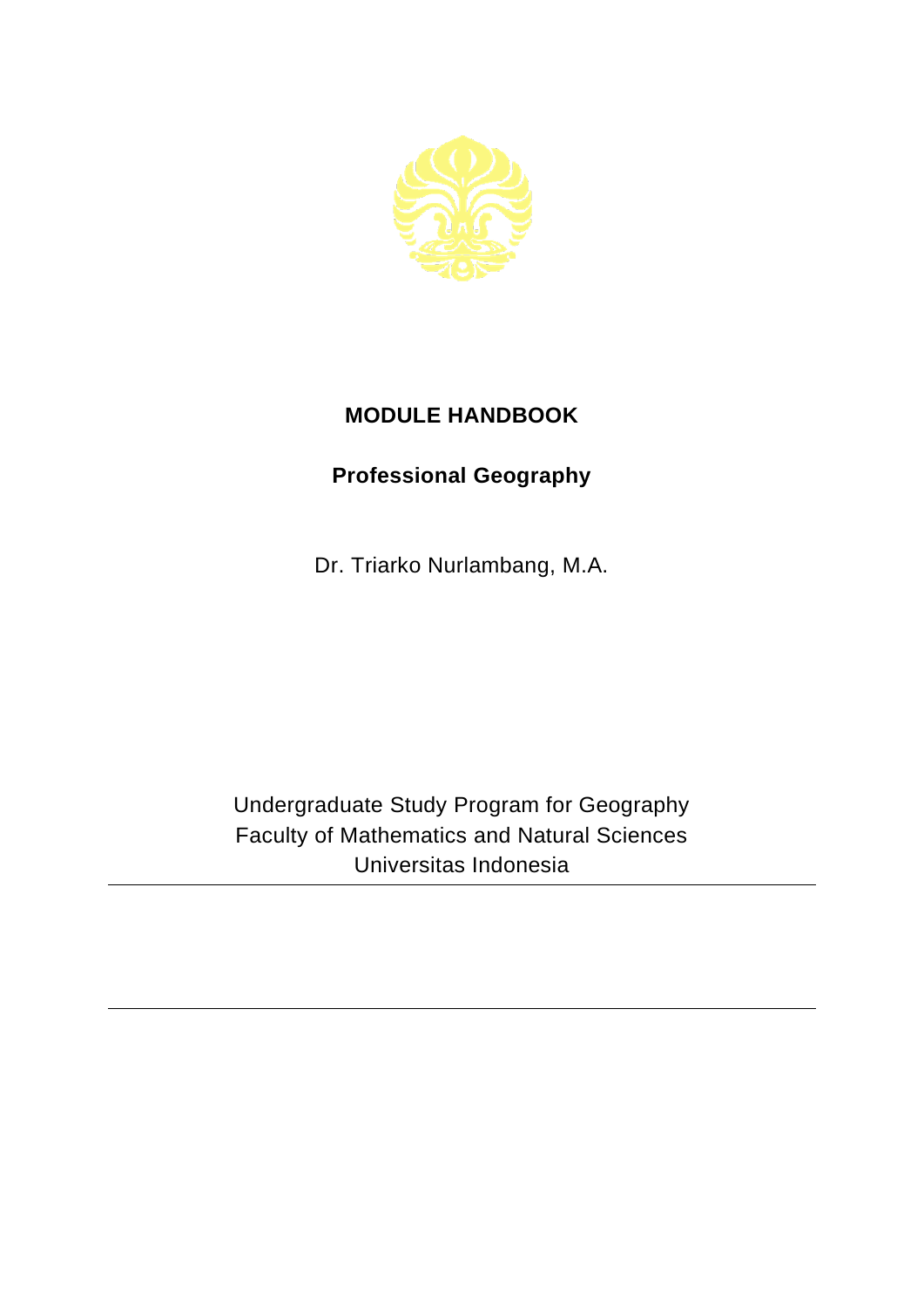| Module designation                                                 | Professional Geography                                                                                                                                                                                                                                                                                                                                                                                                                                   |
|--------------------------------------------------------------------|----------------------------------------------------------------------------------------------------------------------------------------------------------------------------------------------------------------------------------------------------------------------------------------------------------------------------------------------------------------------------------------------------------------------------------------------------------|
| Semester(s) in which the module is<br>taught                       | Fourth (4th) Semester                                                                                                                                                                                                                                                                                                                                                                                                                                    |
| Person responsible for the module                                  | Dr. Triarko Nurlambang, M.A.                                                                                                                                                                                                                                                                                                                                                                                                                             |
| Lecturer                                                           | Dr. Triarko Nurlambang, M.A.<br>1.<br>Dr. M. Dimyati<br>2.                                                                                                                                                                                                                                                                                                                                                                                               |
| Language                                                           | Bahasa Indonesia                                                                                                                                                                                                                                                                                                                                                                                                                                         |
| Relation to curriculum                                             | Compulsory                                                                                                                                                                                                                                                                                                                                                                                                                                               |
| Teaching methods                                                   | Student-centered Learning and combination with Cooperative Learning                                                                                                                                                                                                                                                                                                                                                                                      |
| Workload (incl. contact hours, self-<br>study hours)               | 1.<br>Lectures: 100 minutes per week per semester<br>2.<br>Assignment: 120 minutes per week per semester<br>Independent study: 120 minutes per week per semester<br>3.<br>Minutes x weeks x semester: $340 \times 14 \times 1 = 4760$ minutes per<br>4.<br>semester<br>5.<br>Midterm Examination: 100 minutes per semester<br>6.<br>Final Examination: 100 minutes per semester<br>Total workload per semester: 4950 minutes / 82 hours 40 minutes<br>7. |
| Credit points                                                      | $2$ (Two)                                                                                                                                                                                                                                                                                                                                                                                                                                                |
| Required and recommended pre-<br>requisites for joining the module | <b>Thinking Geographically</b><br>1.                                                                                                                                                                                                                                                                                                                                                                                                                     |
| Module objectives/intended learn-<br>ing outcomes                  | Students are able to understand the advantages of geographic science<br>competencies in the fields of work and are able to understand the<br>attitude of professionalism in dynamic situations.                                                                                                                                                                                                                                                          |
| Content                                                            | History of axology and geographic praxis<br>1.<br>Formulating competencies and geographic professions<br>2.<br>3.<br>Building geographic professionalism                                                                                                                                                                                                                                                                                                 |
| <b>Examination forms</b>                                           | $\overline{a}$                                                                                                                                                                                                                                                                                                                                                                                                                                           |
| Study and examination require-<br>ments                            | Individual Works (100%)<br>1.                                                                                                                                                                                                                                                                                                                                                                                                                            |